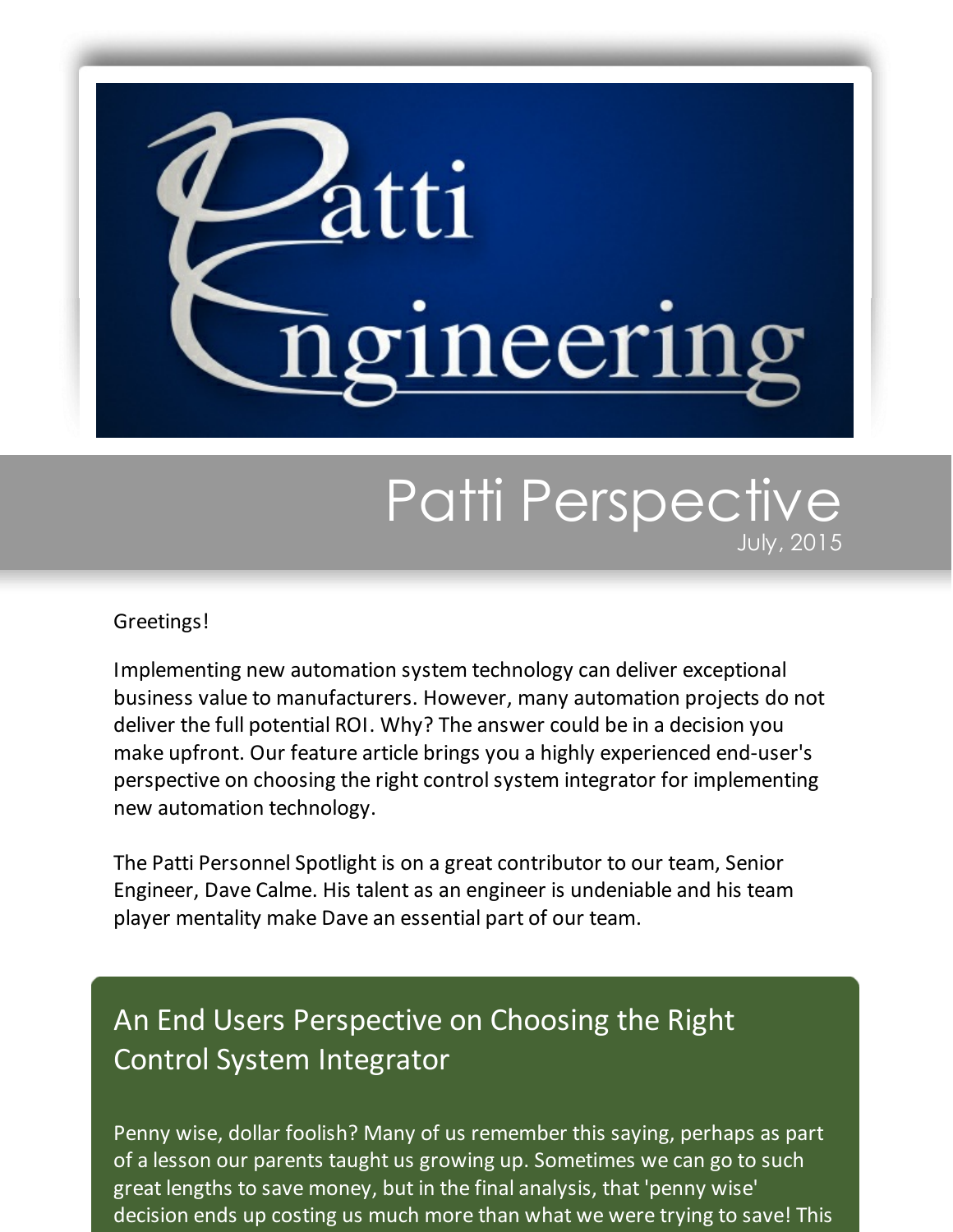lesson came to mind at the recent Siemens Summit in Las Vegas during a conversation with a Siemens end-user, Bruce Slade, P.E., Senior Projects Engineer at Mosaic Fertilizer, LLC. In no uncertain terms, Slade made it clear that he is a strong advocate of using a solution partner from the start of a new automation project. In his view, you may pay more upfront to have a solution partner integrate a new automation project, but in the long run, it is well worth the investment.

It was interesting to learn from a highly experienced end-user's perspective, why choosing the right control system integrator is so important. Slade is a professional engineer who has been involved in process automation for more than 35 years. This article will take a look at why he holds steadfast to always using a solution partner for the specific automation technology his company has invested in.

During our conversation, Slade said, "I am a big believer in using a solution

partner from the start of a project. It can be a costly mistake to choose a company based on a lower upfront cost when implementing new technology." When asked why, Slade continued, "You could end up with a 2015 product functioning like a 1990's product,



losing the benefits of the advances in the technology."

Slade explained, "The more powerful and more flexible a PCS (programmable control system), the more critical the system setup and initial programming. The setup decisions are often unable to be changed without starting from scratch. This is why you need the competency of a solution partner up front. After that initial programming, your company control department should be able to easily maintain and modify your system."

As an example, Slade told us that he had experienced firsthand the repercussions of poor setup decisions when an engineering company claiming to know a new technology programmed a new PLC (programmable logic controller) using 1990's ladder logic. Later, he needed to add a VFD (variable frequency drive) which should have taken one of his staff engineers about 15 minutes to do. To Slade's surprise, the engineer assigned to the task returned an hour later to tell him adding a VFD was going to be a more difficult and complicated undertaking than anticipated because of the way the PLC was set up and programmed.

In fact, Slade ended up having to hire an outside engineering company - a solution partner - to completely rewrite the program. "It took a solution partner several months in his shop and 30 hours of downtime due to the use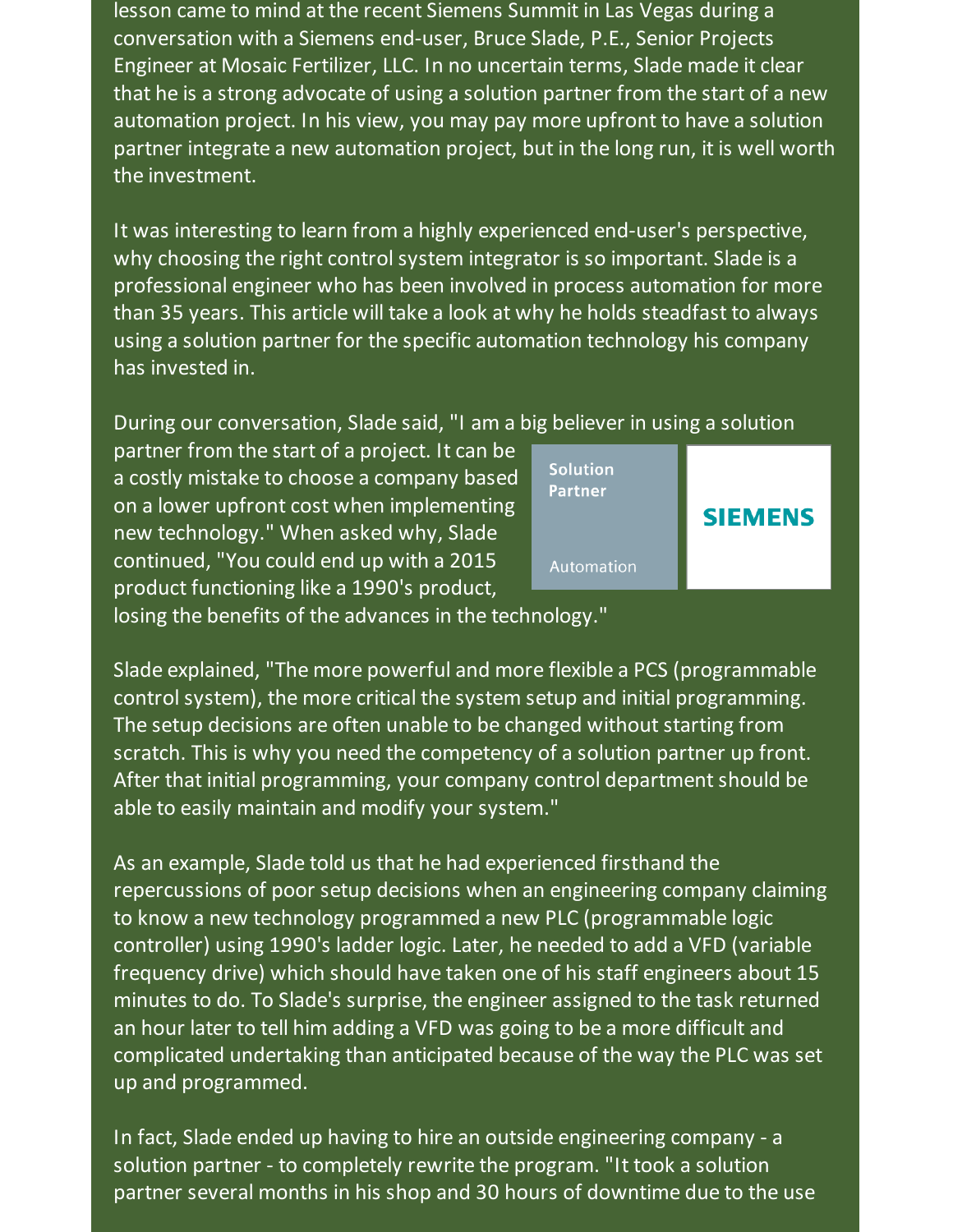of 1990's ladder logic and programmer generated tags in lieu of present day block-ware and automatic tag generation," said Slade. "The reprograming cost \$750,000 and has resulted in decreased maintenance time and ease of maintenance. The payback was calculated at less than 2 years. The bad code would have plagued us for the next 10-15 years. This expense was both necessary and avoidable."

The bottom line, when evaluating resources to use before implementing new technology, it is not cut and dry. In fact, picking the right system integrator can be a mission-critical decision. For example, if you are implementing new Siemens automation technology, a company may be familiar enough with the technology to make it work, but Siemens Solution Partners are specialist with highly developed skills in the specific technology for delivery of the most advanced solution.

"A solution partner must be certified and then maintain his expertise," explained Slade. "The Siemens Solution Partners personnel, after training, will work on systems side-by-side with the Siemens employees to get on-the-job experience, learning additional tips and tricks prior to working on your system. By contrast other integrators often send their least busy programmer to the next 1 or 2 week school on your PCS after he gets your purchase order."

To sum it up, Slade clarified his position, "Does a solution partner cost more? Not necessarily so. But in my experience, if there is a price difference, I consider it money well spent. When analyzing TCO (total cost of ownership), the upfront cost is virtually always the least significant cost. If you do not relentlessly pursue the lowest TCO, you can never be the low cost producer. In a tight economy, the low cost producer is the last one standing."

*\*\*\*Note: While the term 'solution partner' is used in this article to identify the integrators Siemen has vetted and qualified to be part of itsintegrator program, it should be noted that other automation manufacturers use different termssuch as'certified integrator' or 'authorized integrator' to identify qualified integrators.*

*\*\*\*More about Bruce Slade P.E.: In addition to his work at Mosaic, Slade serves on the Siemens Automation User Advisory Board, and isthe president/owner of Byte Size, a process automation and processsafety consulting firm. Slade has also written articlesfor trade publicationssuch [asthisinteresting](http://www.controleng.com/single-article/7-things-noncontrol-people-should-know-about-control-engineers?utm_source=Patti+Perspective_July_2015&utm_campaign=Newsletter+July+2015&utm_medium=email) article - '7 things noncontrol people should know about*  $'$  - for *Control Engineering.*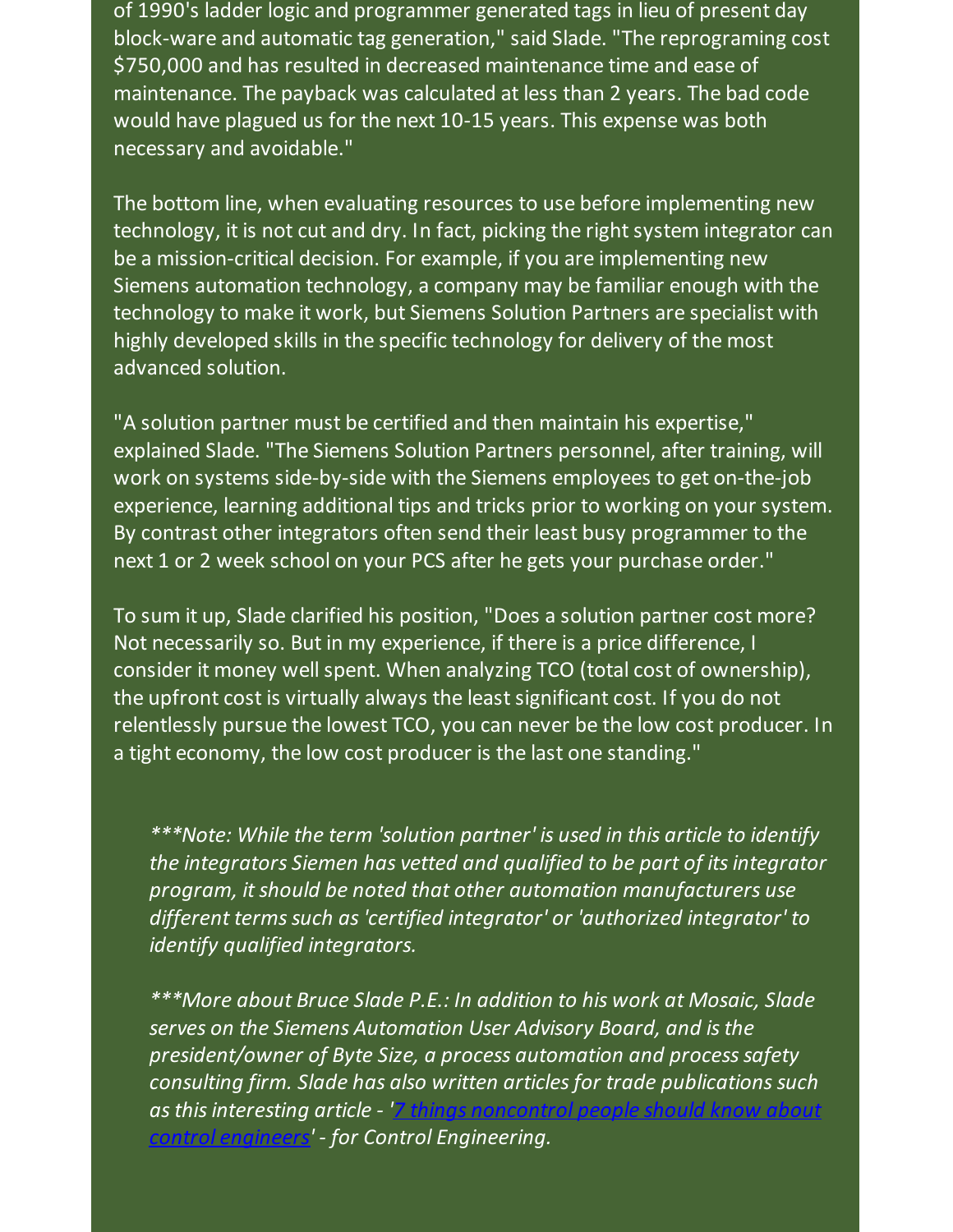

PROVEN AUTOMATION SOLUTIONS Reliable Support . Trusted Partner

## Patti Spotlight - Dave Calme

Dave Calme is a man of many talents! His path to becoming one of our Senior Controls Engineers included stops in Ann Arbor for a B.S. in Applied Mathematics and successful career as a master electrician!

Some people might limit their view of the job to just Engineer, but Dave considers his job in three parts: engineering, interacting with customers, and mentoring. With his engineering hat, he does engineering design, software programming, and



equipment commissioning for automated equipment and systems. His customer interaction includes work with the sales team and estimating project costs. Dave embodies our team values by working with junior team members to develop their technical skills.

Dave began working with Patti Engineering in 2008, his first job in the controls system integration industry. He worked elsewhere during 2010 and 2011, but still consulted with Patti Engineering. He rejoined the team full time in January 2012. "The opportunities and challenges that Patti Engineering provided brought me back," Dave says.

Dave has seen a range of projects in his tenure. He has worked on several powertrain assembly projects, but he has also worked on some less common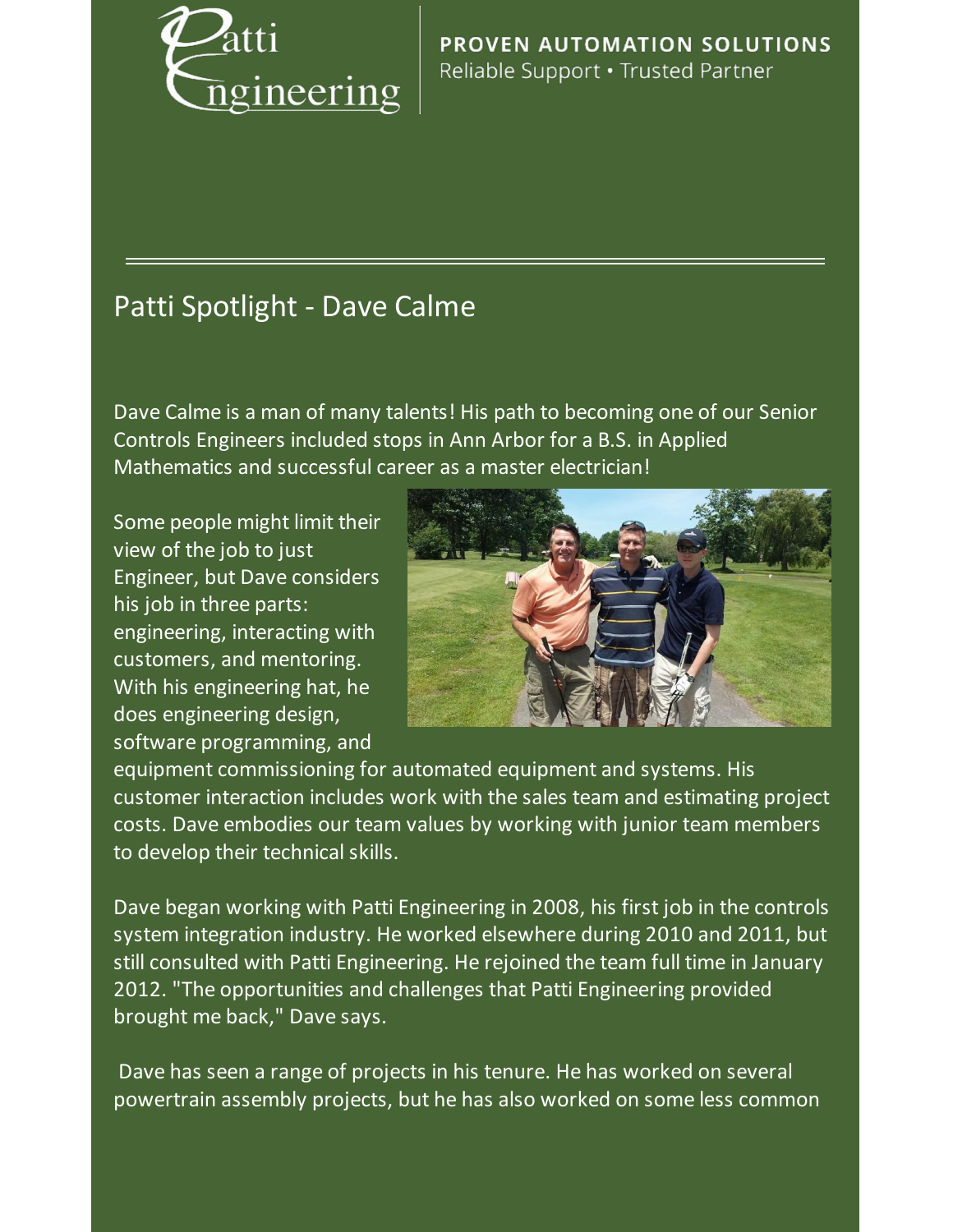

projects. From automating the water flow controls system at the Wilson Dam Spillway, to perfecting the electrical controls and programming for an experimental process to encase hazardous waste within small chunks for glass at Dow Chemical, to Siemens S5 to S7 upgrades at Oetiker, Dave has embraced a range of challenges. His adaptability is a great asset to our team.

"From a strictly technical perspective, the variety of opportunities is one of the most alluring aspects of working with Patti Engineering. The work never becomes routine as each project has unique challenges and nuances." He says the culture is a great fit, too. "The

atmosphere is generally relaxed, open, and friendly. There is a common respect for each person's abilities and talents and a strong sense of belonging to a team, even as our members are spread around the country. The company is small enough that the employees know each other and large enough to have mature processes and systems in place."

Dave was born and raised in Northern Oakland County, MI, where he lives with his family today. "After losing the mother of my two children many years ago, I have been fortunate to meet an incredible woman, Valbona." This fall will be an exciting time for them as they plan a September wedding!

"Between us, we have three children, all of whom I am very proud." Griffin, 19, and Paola, 18, attend Wayne State University. Griffin is in the pre-pharmacy program and Paola hopes to become a dentist. Morgan is 17 and is a rising high school senior.



"My family and I enjoy Michigan travel and the many parks, lakes, rivers, and forests that our great state offers. Some of the most beautiful scenery and charming towns are right here within a few hours of metro Detroit."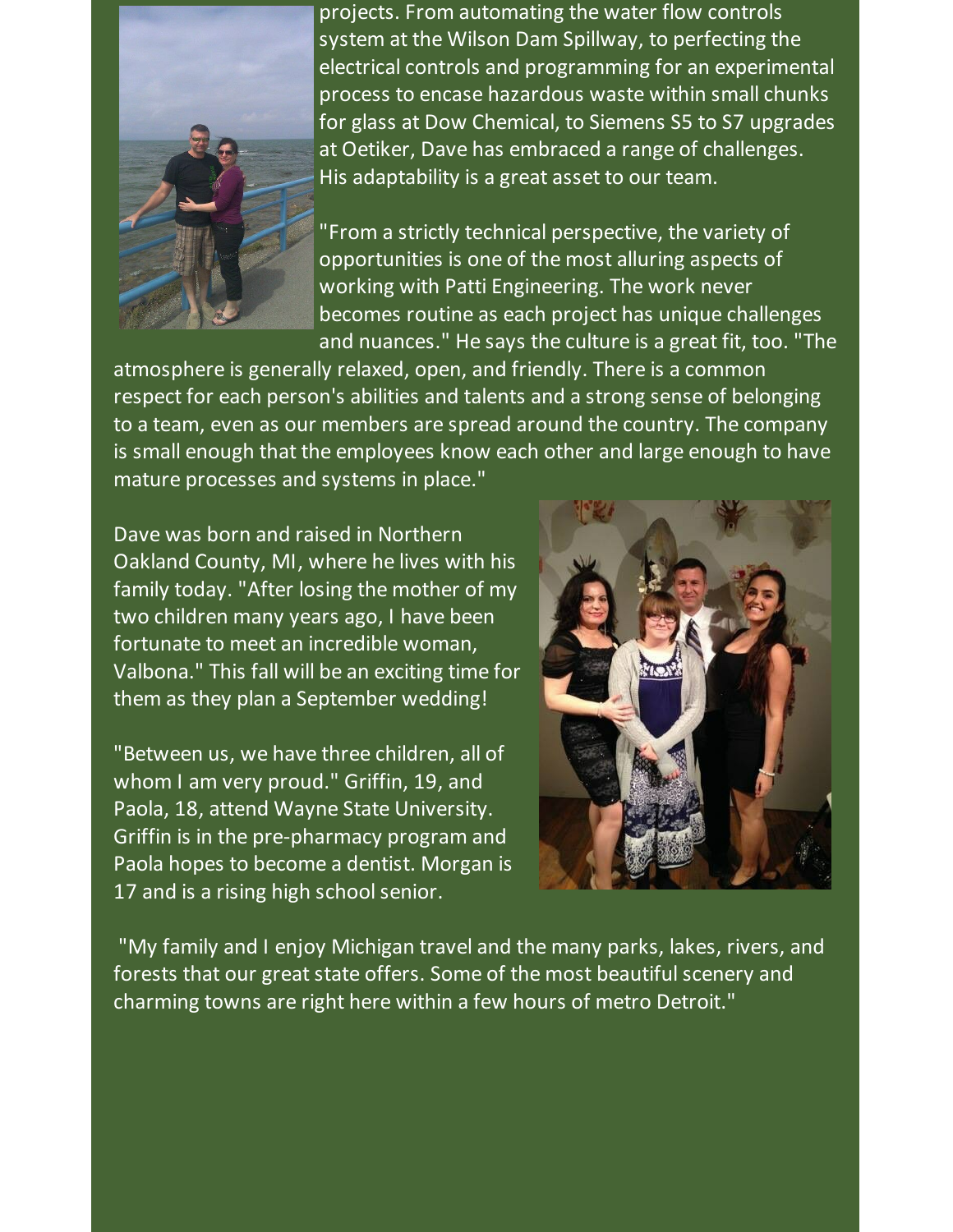

Dave may feel lucky to live in Michigan, but we're pretty lucky to have him here!

We work as partners with our clients. When you need an expert to help solve automation challenges, we are here to add value to your solution - enhance efficiency, increase productivity, and work with your team as a trusted resource. Visit our **[website](http://www.pattieng.com/?utm_source=Patti+Perspective_July_2015&utm_campaign=Newsletter+July+2015&utm_medium=email)** for more information on our areas of expertise, or call us (248)364-3200 for a free initial consultation.

Thank you for your interest in Patti Engineering.

Best regards,

Georgia H. Whalen Director of Marketing Patti Engineering